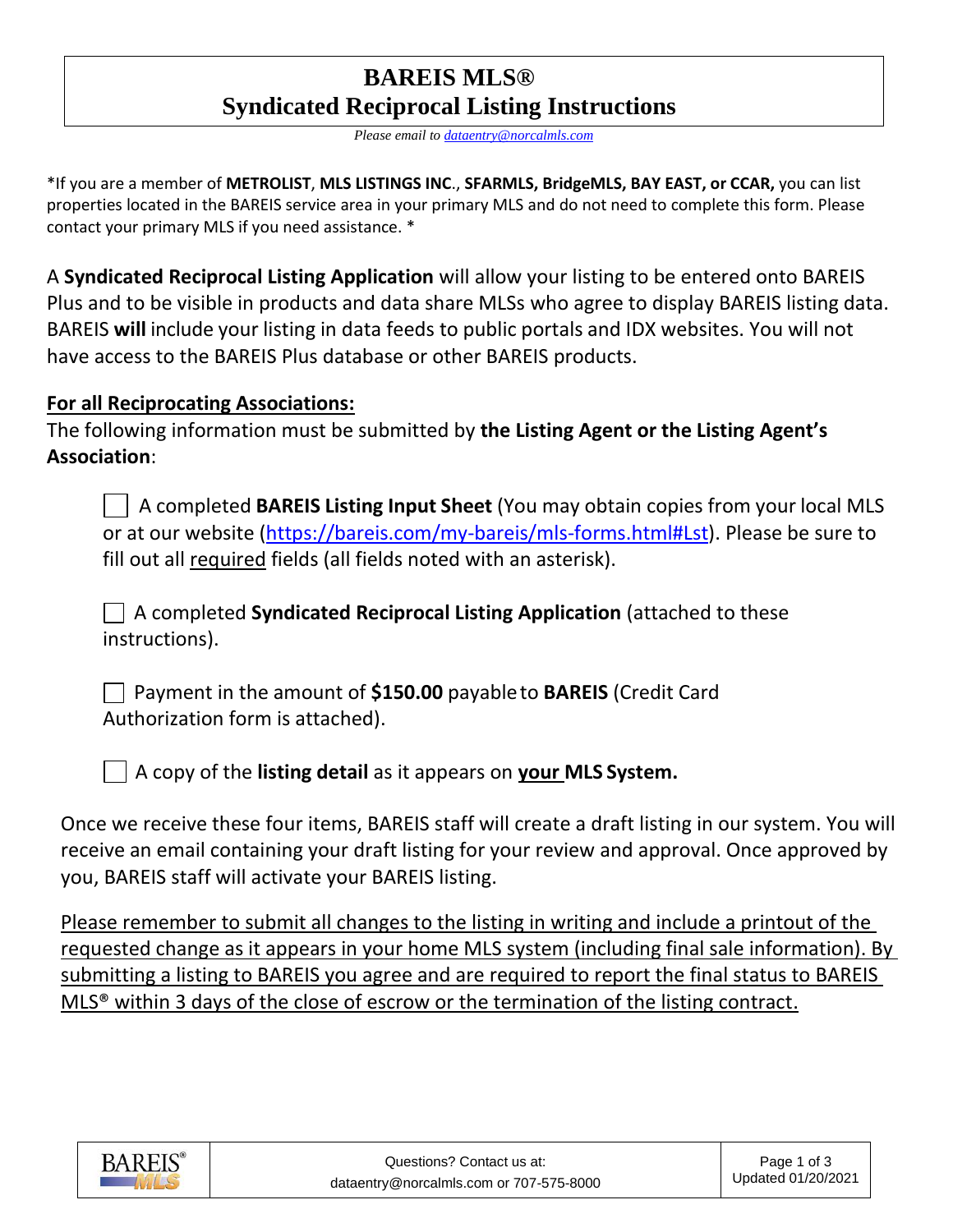## **BAREIS MLS® Syndicated Reciprocal Listing Instructions**

*Please email to [dataentry@norcalmls.com](mailto:dataentry@norcalmls.com)*

*Please write legibly and fill all fields. Applications that are incomplete or illegible cannot be processed.*

#### *A minimum of two business days is required to process your listing, provided the reciprocal listing information/documents have been completed and payment received.*

| Agent Name: 1988 and 2008 and 2008 and 2008 and 2008 and 2008 and 2008 and 2008 and 2008 and 2008 and 2008 and 2008 and 2008 and 2008 and 2008 and 2008 and 2008 and 2008 and 2008 and 2008 and 2008 and 2008 and 2008 and 200 |  |
|--------------------------------------------------------------------------------------------------------------------------------------------------------------------------------------------------------------------------------|--|
|                                                                                                                                                                                                                                |  |
|                                                                                                                                                                                                                                |  |
| Brokerage Name/ Office: 2008 2012 2022 2023 2024 2022 2023 2024 2022 2023 2024 2022 2023 2024 2022 2023 2024 20                                                                                                                |  |
|                                                                                                                                                                                                                                |  |
|                                                                                                                                                                                                                                |  |
|                                                                                                                                                                                                                                |  |
|                                                                                                                                                                                                                                |  |
|                                                                                                                                                                                                                                |  |

*I certify that the above information is accurate. I authorize BAREIS MLS to enter my office information for the purpose of allowing my agent's listing to be syndicated to public portals by BAREIS MLS.*

**Broker Signature**:

A Syndicated Reciprocal Listing Application will allow your listing to be entered onto BAREIS Plus and to be visible in products and data share MLSs who agree to display BAREIS listing data. BAREIS will include your listing in data feeds to public portals and IDX websites. You will not have access to the BAREIS Plus database or other BAREIS products.

**You are required to follow the BAREIS listing rules which may be viewed at [http://bareis.com/rules.](http://bareis.com/rules) The BAREIS MLS® lockbox rule can be found [here.](https://www.bareis.com/root-documents/forms/1921-bareis-electronic-lockbox-and-lockbox-key-rules/file.html)**